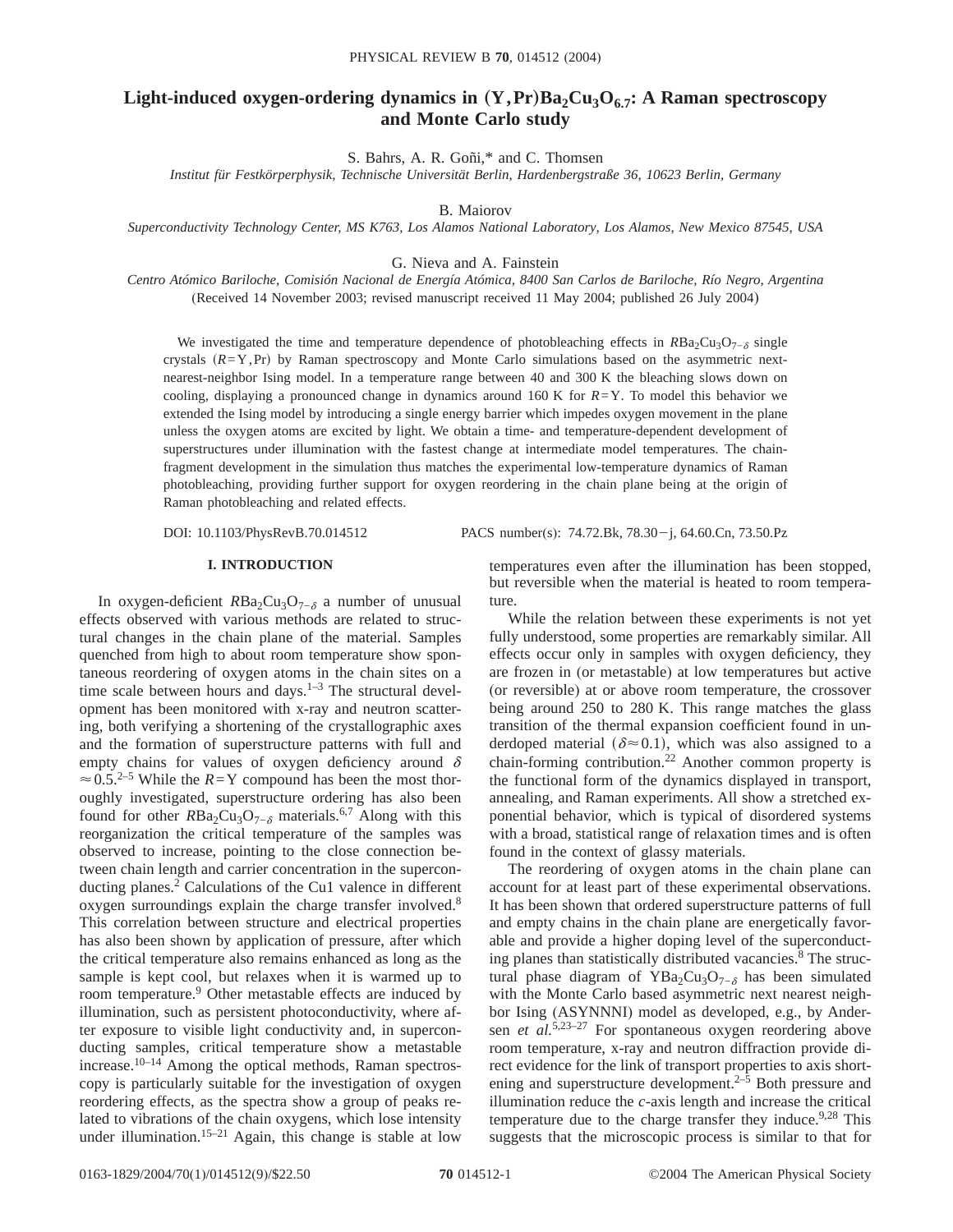spontaneous reordering. With decreasing temperature, this spontaneous reordering freezes.

Although the precise origin of the Raman signal with its uncommon bleaching behavior is not fully understood, the relationship to the Cu-O-chain plane is evident. First, the Raman peaks appear in oxygen-deficient material only, reaching their peak intensity around  $\delta = 0.3$ .<sup>18</sup> Their selection rules are such that they appear only with incident and detected light polarization parallel to the chain direction; a Raman tensor with this symmetry does not exist in the ideal crystal.29 Second, an isotope site selective experiment with <sup>18</sup>O displayed a frequency shift appropriate for substitutions in the most easily affected chain plane.<sup>30</sup> The bleaching effect as well is triggered solely by light polarized along the chain direction.<sup>15,31</sup> Several mechanisms of Raman activation have been discussed, which are all related to chain formation and defect sites in the chains due to oxygen vacancies.15,17,18,20,31

This motivated us to study in detail the bleaching dynamics and its temperature dependence, and to model the chainfragment development for comparison with our Raman results. Our working hypothesis is that light excitation revives the site changes of oxygen atoms, enabling reordering *below* the threshold temperature on a time scale observable in the laboratory. Raman spectroscopy is sensitive to this structural change rather than to changes in the carrier concentration or mobility.

In this paper we present a detailed investigation of the temperature dependence of Raman bleaching in the range between 40 and 300 K of the reversible oxygen ordering effects in  $YBa<sub>2</sub>Cu<sub>3</sub>O<sub>6.7</sub>$  and  $PrBa<sub>2</sub>Cu<sub>3</sub>O<sub>6.7</sub>$  single crystals. The time constants vary drastically with temperature, showing much faster decay for *R*=Pr and a remarkable change of behavior for  $R = Y$  around 160 K. Using an adapted ASYNNNI Monte Carlo simulation we explain the form of decay and its variation with temperature in terms of oxygen reordering via neighboring site hopping in the chain plane.

A brief description of the sample preparation and the details of the Raman setup in Sec. II is followed by the timeand temperature-dependent Raman results in Sec. III. In Sec. IV we introduce the simulation setup and compare the simulation results to the Raman decay.

# **II. EXPERIMENTAL DETAILS**

For the Raman experiments samples of crystalline  $YBa<sub>2</sub>Cu<sub>3</sub>O<sub>6.7</sub>$  were prepared using the flux-growth technique with yttria stabilized  $ZrO<sub>2</sub>$  trays. The method and proportions were the same as in Ref. 32. The chosen crystal was subsequently detwinned under uniaxial stress as described elsewhere.20 The same procedure was used to grow the  $PrBa<sub>2</sub>Cu<sub>3</sub>O<sub>6.7</sub>$  sample, with special care to choose single crystals with no Y contamination from the trays. The oxygen content reduction for the Y and Pr samples were performed at 507°C in an oxygen atmosphere of 14.5 mbar followed by a controlled cooling down process.33

The samples were kept at room temperature in the dark for several weeks and quenched from 293 K to low temperatures with a cooling rate of 20 K/min using an Oxford cry-



FIG. 1. Raman spectra of an  $YBa<sub>2</sub>Cu<sub>3</sub>O<sub>6.7</sub>$  untwinned single crystal (left) and a twinned  $PrBa<sub>2</sub>Cu<sub>3</sub>O<sub>6.7</sub>$  single crystal (right) for various temperatures, taken in  $z(yy)z$  geometry ( $y=b$  for  $R=Y$ ) with the 568 nm line,  $P_{\lambda}=6$  mW laser power, and an integration time of 45 min. The spectra have been normalized to the intensity of the  $B_{1\rho}$ -like mode at 339 and 301 cm<sup>-1</sup>for  $R = Y$  and Pr, respectively, and offset for clarity.

ostat. All bleaching Raman measurements were recorded in backscattering geometry on a previously unilluminated spot of the sample using a triple grating spectrometer equipped with a nitrogen cooled charge-coupled device detector. For excitation the 568 nm line (power  $P_{\lambda}=6$  mW outside the cryostat) of an Ar+-Kr+ laser was focused on a spot of about 100  $\mu$ m in diameter. The laser light served as excitation as well as for bleaching the samples. The bleaching was observed by taking sequential spectra with an accumulation time of 90 s for a total illumination period of 45 min.

## **III. EXPERIMENTAL RESULTS**

#### **A. Raman spectra**

Raman spectra of an untwinned single crystal of  $YBa<sub>2</sub>Cu<sub>3</sub>O<sub>6.7</sub>$  and a twinned single crystal of  $PrBa<sub>2</sub>Cu<sub>3</sub>O<sub>6.7</sub>$  at various temperatures are shown in Fig. 1. The spectra were taken with an excitation wavelength of  $\lambda$ =568 nm, which is at the center of a resonance [full width at half maximum 160 meV (Ref. 15)] found in the material containing Y. For the structurally similar compound  $R=Pr$  the profile, to our knowledge, has not been determined, but we assume it to be similar. In the  $YBa<sub>2</sub>Cu<sub>3</sub>O<sub>6.7</sub>$  spectra, intense defect-induced modes with two groups of peaks at 232, 263, 291 and 306, and 576 and 596 cm−1 are dominant compared to the Raman-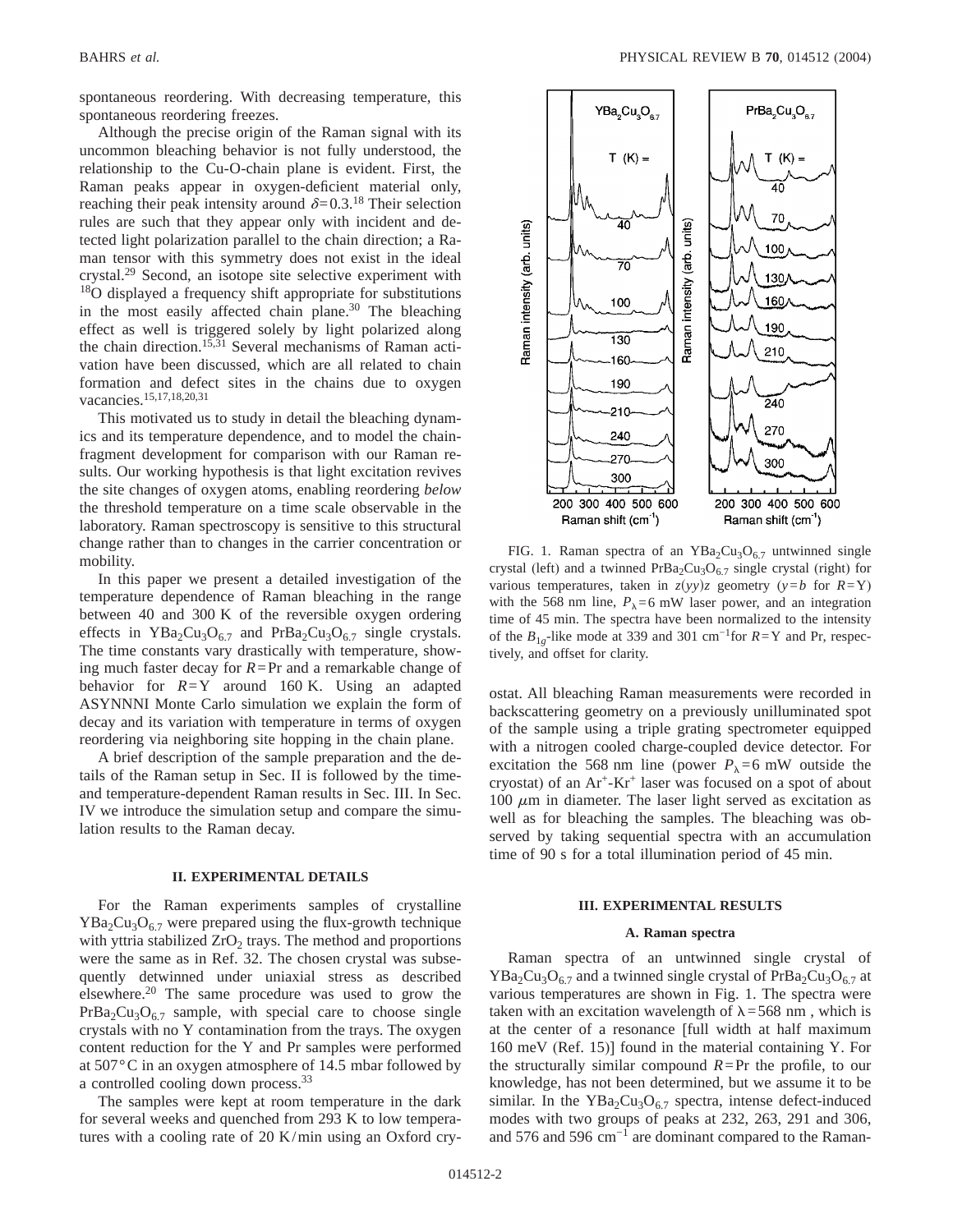allowed modes at 339, 469, and 498 cm<sup>-1</sup>.<sup>29</sup> While being very distinct at low temperatures, they change around 160 K into broader, washed out, and smaller forms. At temperatures above 250 K the satellite peaks of the largest defect feature at 232 cm−1 become indistinguishable. Thermally induced oxygen hopping becomes active in that temperature range, indicating a connection. For  $YBa<sub>2</sub>Cu<sub>3</sub>O<sub>6.7</sub>$  the defect-related peaks are more pronounced at low temperatures  $(T<130 K)$ because of the larger time constants for bleaching. All defectinduced peaks behave similarly in their temporal development; hence we take them to be connected to the same physical origin. In the PrBa<sub>2</sub>Cu<sub>3</sub>O<sub>6.7</sub> spectra, the defect-induced peaks are found at 228, 264, 573, and 607 cm<sup>-1</sup>, and the Raman-allowed modes at 301, 443, and 490 cm−1. Allowed and defect-induced peaks have comparable intensity, possibly because of poorer resonant conditions for *R*=Pr. The shape and number of peaks change little with temperature; only the features at 264 and 576 cm<sup>-1</sup> become more pronounced at low temperatures. Different intensities in the time integrated spectra of Fig. 1 are again caused by different decay rates.

Although the relation to the chains is known, the activation mechanism for the defect peaks has not yet been clarified.17,18,20,21,31 One possibility which accounts for the large number of peaks as well as their joint bleaching is that the structures reflect the partial density of states when the chains and symmetry are broken.

Figure 2 shows sequential spectra of 90 s integration time of the two samples at  $T=40$  K, starting at the top, to 45 min total illumination time at the bottom. While all defectinduced peaks decrease in intensity, the Raman-allowed modes remain constant; see, e.g., the  $B_{1g}$ -like mode at 301 cm<sup>-1</sup> in the PrBa<sub>2</sub>Cu<sub>3</sub>O<sub>6.7</sub> sample. The peaks recover to their original intensity when annealed at room temperature in the dark, but a time-dependent tracing of the process using Raman spectroscopy is obviously impossible.<sup>1</sup>

#### **B. Time-dependent Raman bleaching**

Figure 3 shows the large temperature dependence of the intensity of the largest defect-induced Raman feature (at 232 cm<sup>-1</sup> in YBa<sub>2</sub>Cu<sub>3</sub>O<sub>6.7</sub> and at 228 cm<sup>-1</sup> in PrBa<sub>2</sub>Cu<sub>3</sub>O<sub>6.7</sub>) versus illumination time. For a more detailed description, parameters are extracted from the curves in Fig. 3 using a stretched exponential function, which is typical for heavily disordered systems, to describe the Raman intensity:<sup>34</sup>

$$
I(t) = I_0 \exp\left[-\left(\frac{t}{\tau}\right)^{\beta}\right] + \text{const.}
$$
 (1)

The fit parameters are given in Fig. 4. In a different Raman investigation on YBa<sub>2</sub>Cu<sub>3</sub>O<sub>7− $\delta$ </sub> by Panfilov *et al.*, a simple exponential function was used; however, it does not describe our data well, as we clearly find  $\beta$  < 1.<sup>18</sup> A small value for  $\beta$ corresponds to curves with high initial steepness and flat asymptotic behavior compared to a simple exponential function. The decay times  $\tau$  are displayed in Fig. 4(a), showing that the decay becomes much faster with increasing temperature. In the case of  $R = Y$ , the decay times exceed the duration of the experiment  $(45 \text{ min})$  for the lowest temperatures in-



FIG. 2. Sequential Raman spectra of  $YBa<sub>2</sub>Cu<sub>3</sub>O<sub>6.7</sub>$  (left) and PrBa<sub>2</sub>Cu<sub>3</sub>O<sub>6.7</sub> (right) taken with  $\lambda$ =568 nm and *P*=6 mW, integration 90 s at a temperature of 40 K. The spectra have been offset for clarity, beginning at the top down to 45 min illumination time at the bottom. The defect peaks decrease while Raman-allowed modes remain unaltered.

vestigated. The Raman intensity in *R*=Pr decreases faster by an order of magnitude in comparison to Y, in accordance with our previous findings in an investigation on a set of samples with different  $R$  at fixed temperature.<sup>21</sup> While  $PrBa<sub>2</sub>Cu<sub>3</sub>O<sub>6.7</sub>$  as the only nonsuperconducting member of the  $RBa_2Cu_3O_{7-\delta}$  family might be expected to be exceptional, we found in previous investigations that its shorter decay time is in accordance with the other  $RBa_2Cu_3O_{7-\delta}$  compounds. Pr $Ba_2Cu_3O_{6.7}$  has a considerably larger unit cell and is more tetragonal than YBa<sub>2</sub>Cu<sub>3</sub>O<sub>7− $\delta$ </sub>. Both oxygen-atom mobility in the chain plane and the chain-building tendency are then different. The faster decay indicates lower barriers against oxygen hopping.

The exponent  $\beta$  is shown in Fig. 4(b). Interestingly, for  $R = Y$  the shape of the bleaching curves changes toward a steeper beginning and flattened end at temperatures above about 160 K, which is reflected in a pronounced change of  $\beta$ between two fairly constant values [0.70 and 0.35  $(\pm 0.05)$ ; full symbols in Fig. 4(b)]. We found the same property in previous experiments on ceramic YBa<sub>2</sub>Cu<sub>3</sub>O<sub>7− $\delta$ </sub> samples.<sup>31</sup>  $PrBa<sub>2</sub>Cu<sub>3</sub>O<sub>6.7</sub>$  [open symbols in Fig. 4(b)], in contrast, shows constant  $\beta=0.35$  ( $\pm 0.05$ ). It remains an open question whether PrBa<sub>2</sub>Cu<sub>3</sub>O<sub>6.7</sub> does not display a change in  $\beta$  at all, or the corresponding temperature threshold is below the reach of our investigation.

The change of decay in that temperature range points to a change in the type of dynamics, or maybe to an energy bar-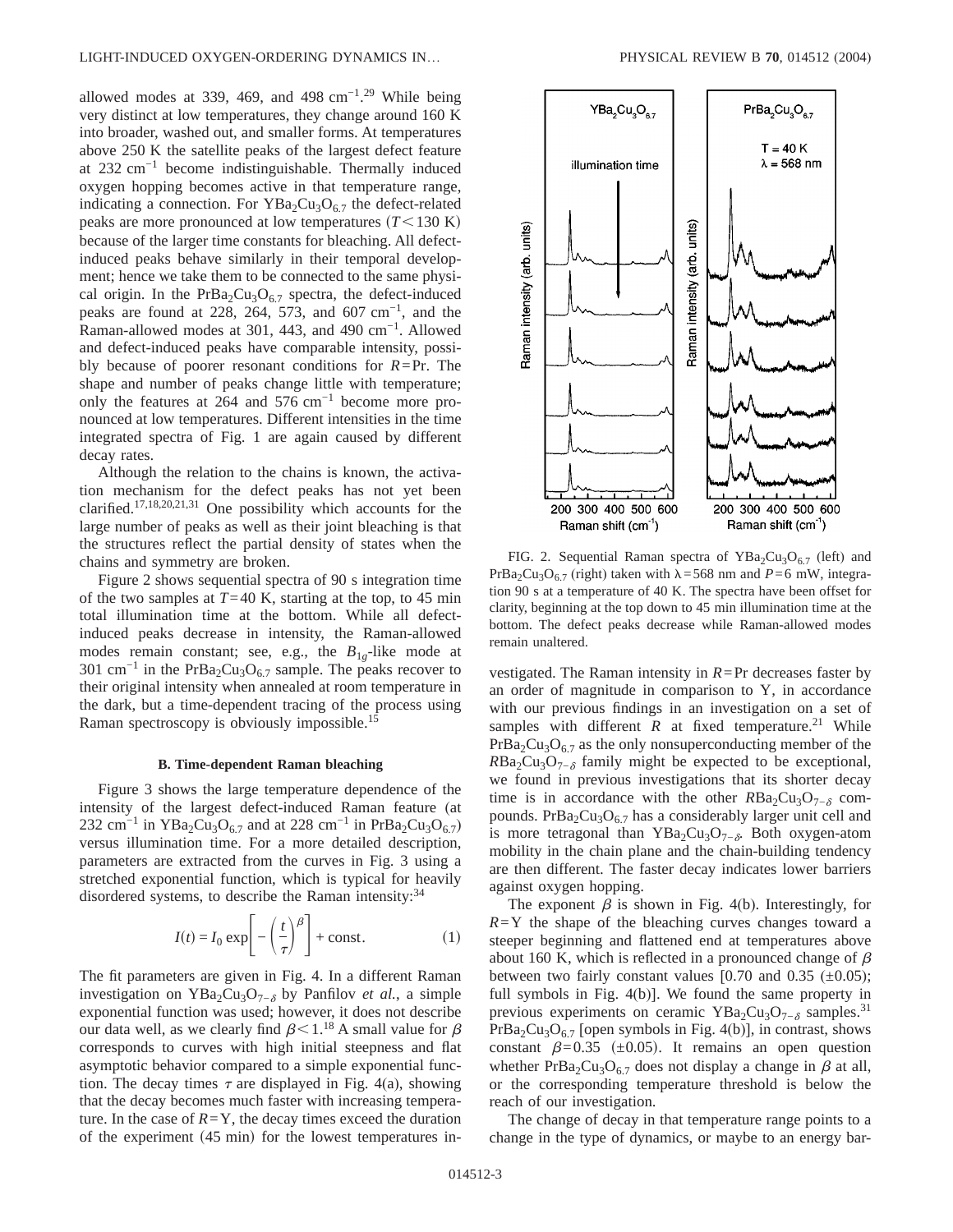

FIG. 3. Decrease of the Raman intensity of the peak at 232 cm−1 in the untwinned YBa<sub>2</sub>Cu<sub>3</sub>O<sub>6.7</sub> (a), and at 228 cm<sup>-1</sup> in the twinned  $PrBa<sub>2</sub>Cu<sub>3</sub>O<sub>6.7</sub>$  sample (b) under illumination for various temperatures. Solid lines are fits to Eq. (1); for the fit parameters see Fig. 4.

rier comparable to the thermal energy. Freezing temperatures for thermally activated oxygen hopping deduced from transport measurements and x-ray monitoring of the structural parameters are considerably higher [above 280 K (Ref. 12)]. We therefore conclude that illumination-induced oxygen hopping in  $YBa_2Cu_3O_{67}$  is governed by a different, smaller energy barrier than thermally induced reordering.

The curves in Fig. 3 show that a slow decay at low temperatures is combined with high starting points in the first illumination time interval. We mentioned the different initial amplitudes in connection with Fig. 1. This behavior is a consequence of the finite accumulation time of 90 s for the first spectrum of a series. The initial intensities extrapolated from the fits [Fig. 4(c)] are roughly constant, showing even a slight increase toward higher temperatures for  $R = Y$ .

The high-temperature decay ends at higher values of peak intensity than some of the intermediate decays: the most efficient bleaching occurs at 190 K in our experiments. This is best seen in Fig. 4(d), where we put the background values (the constant in the stretched exponential fit equation) from the fits as well as the last data point of each set. A discrepancy between these two values indicates that the decay is far from equilibrium. A comparison emphasizes what is obvious from the decay times already: Most of the dynamics are completed within the experimental time span of 45 min. Only for the two lowest temperatures  $(T<70 \text{ K})$  in  $R=Y$  is the decay slowed down so much that large uncertainties of the fit parameters result.

In the oxygen-reordering model these results can be read as follows. The intensity of defect-induced Raman peaks can, quite independently of the actual activation mechanism, be a measure for the density of symmetry breaches in oxygen-



FIG. 4. Parameters from the fits in Fig. 3; full symbols correspond to  $YBa<sub>2</sub>Cu<sub>3</sub>O<sub>6.7</sub>$ , open symbols to  $PrBa<sub>2</sub>Cu<sub>3</sub>O<sub>6.7</sub>$ . (a) Decay time  $\tau$  (note that the values for Pr have been multiplied by 10), (b) exponent  $\beta$ , (c) initial intensity, and (d) end intensity from fit and actual last value of the sequence (lines).

deficient  $RBa_2Cu_3O_{7-\delta}$ . The symmetry is disturbed where a missing oxygen atom interrupts a Cu-O chain, which is translation invariant and not Raman active in the ideal structure. Illumination decreases the Raman intensity, so the number of open chain ends must be reduced by the development of longer full or completely empty chains at the expense of short fragments. This implies that light excitation enables oxygen diffusion in the plane in a temperature region where thermally activated movement is frozen. At low temperatures, it is reasonable that the equilibrium state is more ordered than the frozen-in high-temperature configuration. However, the Raman decay shows a temperature dependence with the most efficient bleaching occurring at intermediate temperatures, indicating a nonmonotonic, more complex dynamical dependence. In order to discuss this decay data in more detail in terms of the oxygen-reordering model we set up a simulation of chain fragments in a two-dimensional grid.

### **IV. SIMULATIONS**

Monte Carlo simulations using neighboring-site hopping (Kawasaki dynamics) on a two-dimensional grid were done in order to describe the form and temperature dependence of Raman intensity decay in the oxygen-reordering model. A description of the anisotropic chain plane interactions in  $YBa<sub>2</sub>Cu<sub>3</sub>O<sub>67</sub>$  is provided by the two-dimensional (2D) asymmetric next nearest neighbor model as developed, for example, by Andersen *et al.* in Ref. 5. They were able to model the structural phase diagram including the ortho-III phase,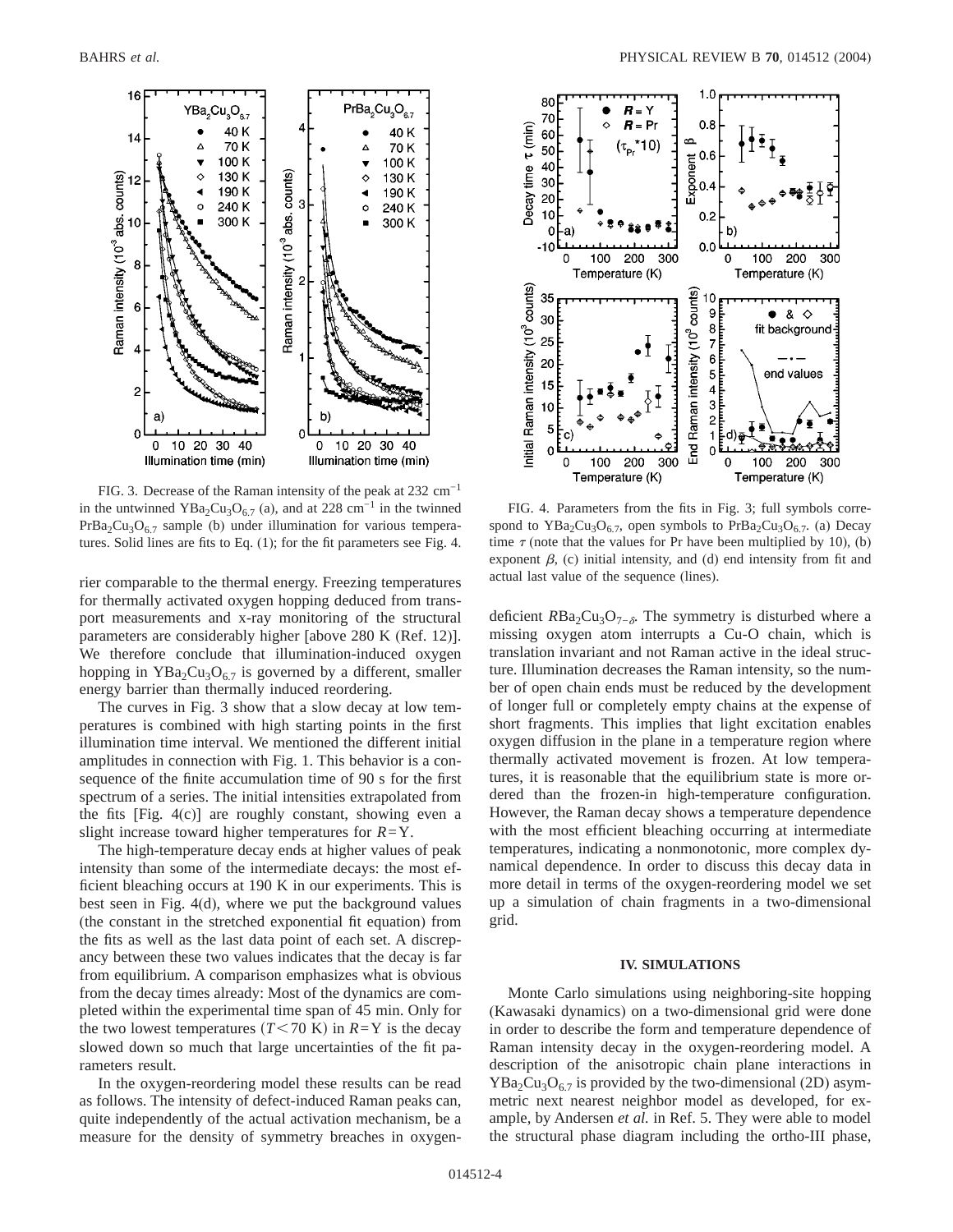which is probably the relevant case for our oxygen concentration, with a set of four parameters. We base our calculations on this setup, although there has been much work on a more detailed description.<sup>23-27</sup> The dynamical properties of the ASYNNNI model and oxygen reordering have been studied in detail in Refs. 35–38, focusing on the range of thermally induced reordering above room temperature. Below room temperature, Federici *et al.* have shown that a stretched exponential decay of illumination-induced change in transport experiments can be obtained using a cellular automata model.13 Our aim is the modeling of the main dynamical process of the pattern building for a fixed oxygen deficiency matching our samples, explaining the properties of the lowtemperature Raman decay within the picture of light-induced oxygen reordering.

Following the arguments from Sec. I and conclusions from Sec. III, we make the following assumptions for the model. The Raman intensity of the defect-induced peaks is taken as a measure of fragmentation in the Cu-O chain plane of *R*Ba<sub>2</sub>Cu<sub>3</sub>O<sub>7− $\delta$ </sub>. Light excitation enables reordering of oxygen vacancies within the chain plane at low temperatures, analogous to the thermally activated effect observed at higher (room) temperature. As in persistent photoconductivity relaxation, an energy barrier is associated with the thermally activated recovery process.<sup>12,14</sup> Therefore, an energy barrier is introduced in the simulations, resulting in "frozen disorder" when the simulation is quenched from high temperatures. Illumination triggers further reordering at low temperatures by disabling that barrier. The fragment number is then monitored and compared for different temperatures during the simulation, showing the development from a frozen-in disordered state toward the equilibrium state.

### **A. Simulation setup and general properties**

The next-nearest-neighbor interaction energies for four sites relative to an oxygen position are defined in Fig. 5. The left panel represents part of a Cu-O-chain plane in an Y123 crystal structure, with the solid-line circles marking the positions of Cu1 atoms at the four corners of a unit cell and the dashed circles representing possible oxygen atom sites. In all simulations presented we use the values for the interaction parameters *Vi* obtained by Andersen *et al.* in their simulation of the experimental phase diagram of YBa<sub>2</sub>Cu<sub>3</sub>O<sub>7− $\delta$ </sub>: *V*<sub>1</sub>/ $k_B$  $=$  5430 K,  $V_2$ = −0.36 $V_1$ ,  $V_3$ = 0.12 $V_1$ , and  $V_4$ = 0.04 $V_1$ .<sup>5</sup> All interaction energies except for the one favoring chain connections across Cu atoms are repulsive, being strongest for the smallest distance on sites in *a* and *b* direction in the same unit cell. The resulting summation of interaction energy terms gives:

$$
E = -V_1 \sum_{(r,r')} \sigma(r)\sigma(r') - V_2 \sum_{(r,r')} \sigma(r)\sigma(r') - V_3 \sum_{(r,r')} \sigma(r)\sigma(r')
$$
  
- 
$$
V_4 \sum_{(r,r')} \sigma(r)\sigma(r'),
$$
 (2)

with  $\sigma(r)$  and  $\sigma(r')$  being one for occupied sites and zero otherwise, and the sum running up to the number of nearestand next-nearest-neighbor sites as defined in the left panel of



FIG. 5. Left panel: Part of the Cu-O chain plane of a high- $T_c$ superconductor of the *R*Ba<sub>2</sub>Cu<sub>3</sub>O<sub>7−</sub><sub>δ</sub> type (solid lined circles are Cu, dotted circles represent possible oxygen sites) with the interaction parameters for possible neighboring positions of the oxygen atom indicated (filled circle). Right panel: Schematic phase diagram of YBa<sub>2</sub>Cu<sub>3</sub>O<sub>7− $\delta$ </sub> structure, oxygen content versus temperature. The transition between ortho-II and ortho-I for  $\delta = 0.5$  occurs at about 385 K (Ref. 5).

Fig. 5. We used a  $120 \times 120$  oxygen site matrix with periodic boundary conditions. All simulations started with a randomly chosen configuration, which was annealed to equilibrium at  $180 \times 10^{-3} V_1 / k_B$  simulation temperature. After annealing, it was quenched to the temperature of interest and left for 3  $\times 10^{7}$  Monte Carlo steps for the entire ensemble.

The right panel of Fig. 5 displays a schematic diagram of the resulting structural phases at different oxygen concentrations  $7-\delta$ . The original simulation as well as our setup yield those patterns, as seen from the real space and fast Fourier transform plots in Fig. 6. Randomly distributed fragments in the tetragonal phase [Fig. 6(a)] are opposed to orthorhombic patterns at higher oxygen occupation [ortho-II, ortho-III, and ortho-I in Figs. 6(b)–6(d), respectively] with the corresponding peaks in the reciprocal lattice space. For all phases twinning can occur. We see such a twinning in Fig. 6(c) with the domain boundary running vertically through the middle of the panel, while the phase shown in 6 (d) is untwinned. The Cu-O chain direction defines which axis is referred to as the *b* axis of a domain. The crystal's *a* and *b* axes run diagonally in our simulation pictures of Fig. 6 for technical reasons. We give the temperature in units of the strongest interaction energy  $V_1$ , since it sets the scale for the temperature dependence (as a reference,  $100 \times 10^{-3} V_1 / k_B = 543$  K for  $V_1$  chosen as in Ref. 5).

In addition to the static model setup, the dynamics is chosen to model the movement of oxygen atoms in the planes (Kawasaki dynamics). In a Metropolis step an oxygen atom can change to a nearest-neighbor site (corresponding to a  $V_1$ ) relative position in Fig. 5), or to a next-nearest-neighbor position corresponding to the  $V_3$  direction. The two kinds of jumps are treated identically and the total number of oxygen atoms in a simulation is constant.

Figure 7(a) shows the number of fragments at the end of a simulation for various oxygen fillings of the lattice versus simulation temperature. All chains are counted, independent of direction or length. This includes "single" oxygen atoms, because they constitute a structure with a defined direction in the plane together with the neighboring copper atoms. The number of fragments is related to the number of atoms in the matrix as well as to the degree of chain formation. At temperatures comparable to the interaction energies, the latter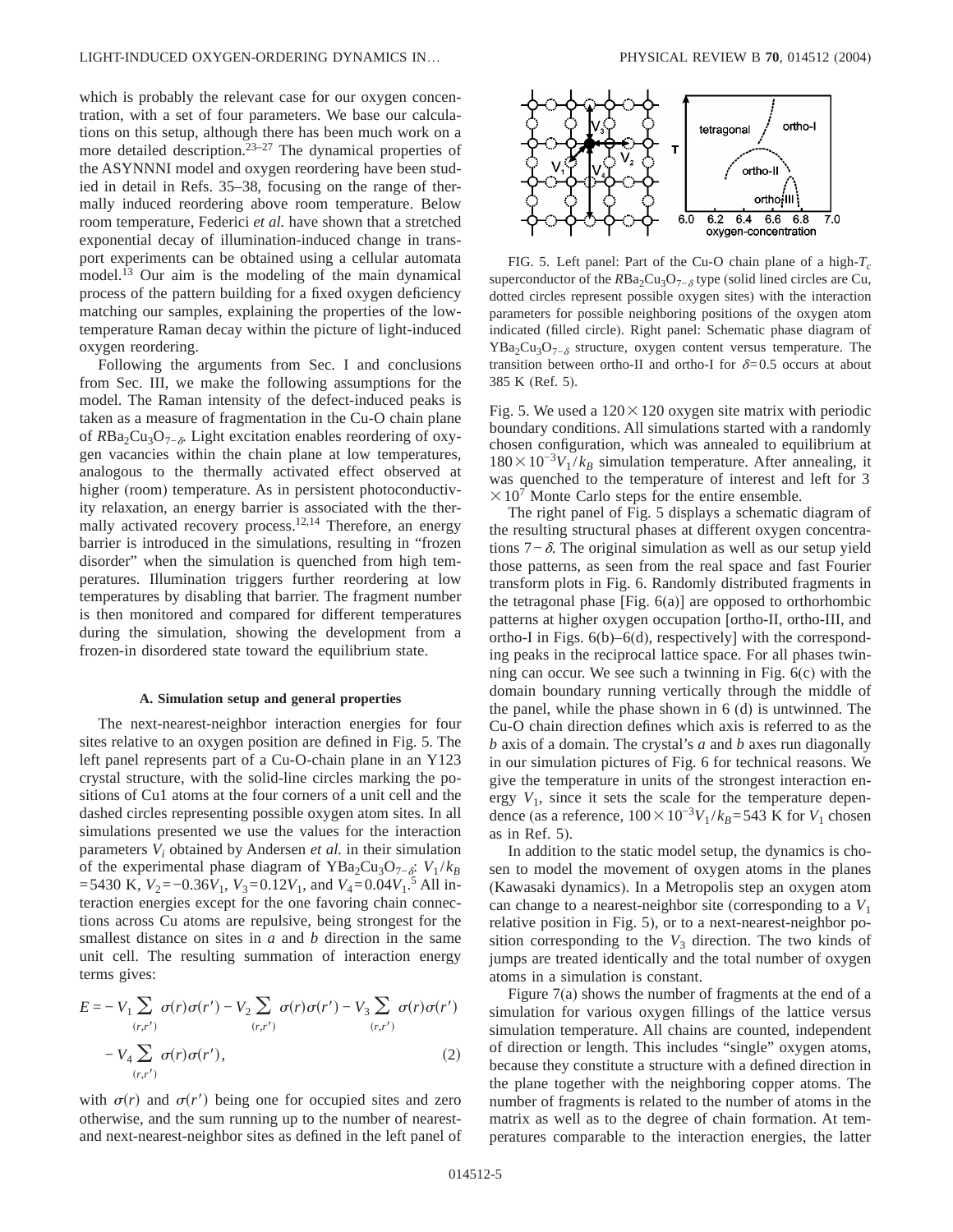

FIG. 6. Part of simulated Cu-O chain planes of size *m*2, *m*  $=120$ , after 10<sup>4</sup> Monte Carlo steps/site for various concentrations of oxygen atoms (full symbols) in the copper grid (open symbols), from different parts of the structural phase diagram in Fig. 5. One quadrant of their Fourier transformations, corresponding to one twin direction, is shown to illustrate their regularity. Zero reciprocal lattice vector is at the lower left, the maximum at the upper right corner of the plots. The crystallographic axes *a* and *b* run along the diagonals. (a)  $\delta$ =0.80,  $T$ =370×10<sup>-3</sup>*V*<sub>1</sub>/ $k_B$ , tetragonal phase; (b) <sup>d</sup>=0.50, *T*=95310−3*V*<sup>1</sup> /*kB*, ortho-II-phase; (c) <sup>d</sup>=0.33, *T*=55  $\times 10^{-3}V_1 / k_B$ , ortho-III-phase; (d)  $\delta = 0.15$ ,  $T = 90 \times 10^{-3}V_1 / k_B$ ortho-I-phase.

process is dominant. Consequently, the lowest fragment numbers are found for a filled lattice, where chain formation is almost perfect up to temperatures of the order of  $V_1/k_B$ . There the chains disintegrate and the number of fragments rises quickly. For oxygen-reduced lattices, the fragmentation is high because short chains exist statistically distributed. When temperatures get low enough, the smaller interactions *V*2,3,4 set in and superstructure patterns develop, lengthening the fragments and decreasing their number further. For very low simulation temperatures, we encounter thermal freezeout. As a result, equilibrium is not reached within the simulation time and the number of fragments remains high below  $70\times10^{-3}V_1/k_B$ . Pattern building and freeze-out in the simulations thus restrict the temperature range for comparison to experiment.

To account for the metastable photoexcitation state a tunable frozen state is needed in the model. It is introduced as an energy barrier  $E_B$ , which has to be overcome in a site change. Effectively, the barrier reduces the oxygen hopping rate by a value that depends only on temperature. Figure 7(b) shows how increasing  $E_B$  pushes the freeze-out point toward higher temperatures. We chose a value of  $0.32V_1$ , matching



FIG. 7. Total number of fragments in the simulation after equilibration. (a) For different oxygen concentrations;  $\delta = 0$  refers to zero oxygen deficiency,  $\delta = 1$  to an empty lattice. (b) Simulation for energy barriers of 0 (open squares), 0.32 (open circles), 0.43 (filled rhombi), 0.68 (filled triangles), and  $1.07V_1$  (filled circles). (c) Open symbols represent fragment numbers after simulation with zero barrier (open squares) and  $E_B=0.32V_1$  (open circles) reproduced from (b) for comparison. Full symbols show simulation cycles of the modeling of bleaching for three different temperatures. The process of bleaching is modeled as a simulation run at a temperature of  $0.11V_1/k_B$  (point 1) and then setting a lower simulation temperature (point 2). Then the energy barrier is diminished as a consequence of light excitation (to point 3). Finally, warming up again (point 4) enables relaxation (point 5).

the interaction parameters, to ensure that temperatures for which equilibrium is reached overlap with temperatures of superstructure-pattern development. The experiment suggests that the energy barrier under illumination should be significantly smaller. In a first approximation, we take it to be zero. Illumination is then simply modeled as a reduction of the barrier to zero for all oxygen atoms considered for a site change.

A simulation cycle emulating bleaching runs as shown in Fig. 7(c). For comparison, the two curves indicated by open symbols are simulation results for zero energy barrier and for  $E_B$ =0.32 $V_1$  reproduced from Fig. 7(b). The three sets of full symbols represent sequential simulations modeling the Raman-bleaching process at three different temperatures. We begin with a random, annealed distribution at an upper temperature of  $110\times10^{-3}V_1/k_B$  [point 1 in Fig. 7(c)]. The resulting oxygen matrix is a twinned region of ortho-III phase shown in Figs. 8(a) and 8(d), similar to the one in Fig. 6(c). Then the temperature is lowered to the range where little or no oxygen site change occurs due to the energy barrier imposed and the system is frozen [point 2 in Fig. 7(c)]. Subsequently, light is switched on, simply increasing the hopping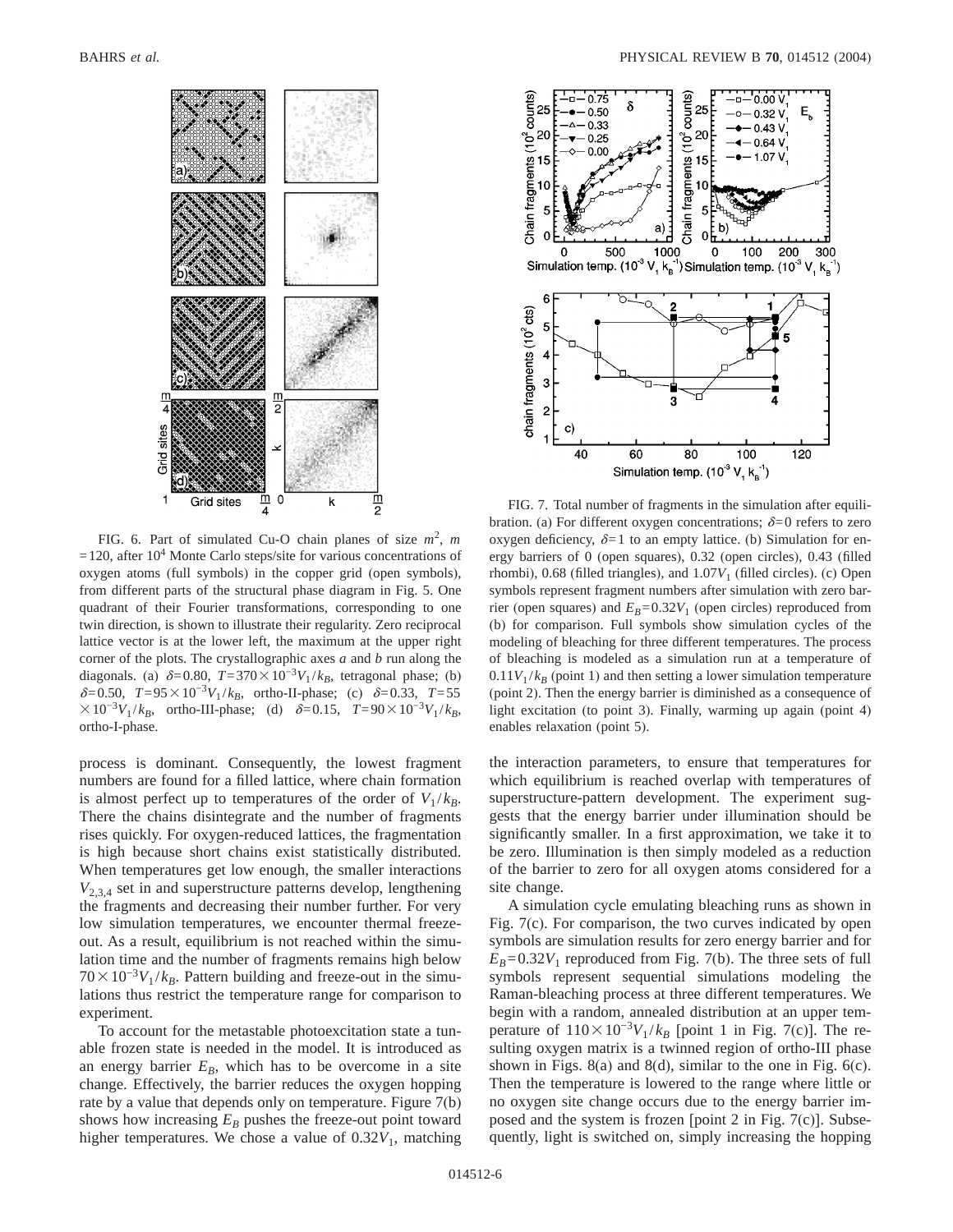

FIG. 8. (a), (b), and (c) show part of the matrices for  $0.07V_1/k_B$ , before and after illumination and after warming. (e), (f), and  $(g)$ display an increase of ortho-III pattern fractional peaks in the corresponding 2D Fourier transformations. (g) Number of chain fragments in a  $120\times120$  simulation for simulation temperatures between 1/6 and full initial annealing temperature.

rate at low temperatures by setting the barrier to zero [moving to point 3 in Fig. 7(c)]. The matrix developing under illumination is displayed in Figs. 8(b) and 8(e), showing a more pronounced O-III pattern. Finally, the oxygen matrix is set back to the initial temperature and value of the energy barrier [Fig. 7(c), point 4] from where it recovers to a state of increased disorder [point 5 in Fig. 7(c), matrices Figs. 8(c) and 8(f)], and the cycle is completed. Of these stages, the development from point 2 to point 3 corresponds to the bleaching of the Raman experiments. The other two cycles in Fig. 7(c) illustrate the effect of moving this stage to higher or lower temperatures.

Note that with the interaction values  $V_i$  of the literature there is no one-to-one match of the actual temperatures in the experiment. Moving the simulation cycle down to the appropriate temperatures is hindered by the critical slowing-down effect of the algorithm and would require much longer calculations. Similarly, we used only  $0.32V_1$  instead of a barrier of about 1 eV. The static model we adopted was calibrated using the phase diagram, providing a set of correctly related parameters for the structural anisotropy which is the driving force of chain development in the first place. The energy barrier deduced from the transport experiments is an order of magnitude larger than the interaction energies and would freeze the simulation above the superstructure temperature range. Also, we do not impose a calibration of the time scale in the dynamical simulations, because this would require some independent information about the excitation rate and hopping cross section. However, we obtain a reasonable order of magnitude by assuming an absorption rate in the experiment [laser power of 3 mW in a volume of 100 nm penetration depth times  $(100 \ \mu m)^2$  spot size, 0.66 oxygen atoms on the O-I sites per unit cell volume, time scale of the experiment of 1 h] and comparing it to the Monte Carlo sampling  $(3 \times 10^7$  total simulation steps in a matrix of size 120, occupation 1/3). For the time scales to match, one in every  $10<sup>2</sup>$  photons would have to move an oxygen atom. Given the restraints mentioned, however, we merely attempt a qualitative description of the effect of light and activation energies on the number of chain fragments and relate it to the behavior of Raman signal decay. But even with this qualitative character our extension of the ASYNNNI model provides an understanding of the experimental cooling-illuminationreannealing cycle and explains the form and temperature dependence of chain building and therefore Raman bleaching.

#### **B. Simulation results**

Figure  $8(g)$  contains the number of chain fragments during the simulation at low temperatures and under illumination as described in the previous section, from point 2 to 3 in Fig. 7(c). There is good qualitative agreement between experiment and simulations at low temperatures in that the curves display stretched exponential behavior and the most efficient bleaching is at intermediate temperatures. The functional form of the time dependence is a consequence of the type of ordering process. In a situation with many short fragments and single atoms, the probability of reaching an energetically favorable place at a chain end is high, so the initial decrease in fragment number is steep. Beyond the declining number of possibilities for a single atom to join a chain, the growing chains provide stable barriers which are not likely to be crossed, nor to be moved. In the ordering dynamics above room temperature these two different ranges of the type of ordering, building of chains at first and later growth of domains, were identified and described in terms of scaling laws.35–38 The actual relaxation times are thus sensitive to the specific local distribution, and they are likely to increase along with the pattern being built, leading to an over exponential slow-down of reordering. This characteristic corresponds to a deeply disordered system with a broad range of relaxation times, resulting in the typical stretched exponential decay as a function of time.<sup>34</sup> The observed freeze-out then resembles a critical slowing down of the dynamics rather than a well-defined energy barrier for individual oxygen site hopping, which would be simply exponential  $(\beta$  $=1$ ). Thus, the form of the decay shows stretched exponential character resulting from the ordering characteristics without any further assumptions.

For a more detailed comparison, parameters from fits analogous to the experimental data are shown in Fig. 9. In Fig. 9(a) the decay times decrease rapidly with increasing temperature, reflecting the exponential change of hopping probability for a single atom. The low-temperature slow down prevents the development of equilibrium within the calculation length chosen, with an effect on the system similar to that of an effective energy barrier.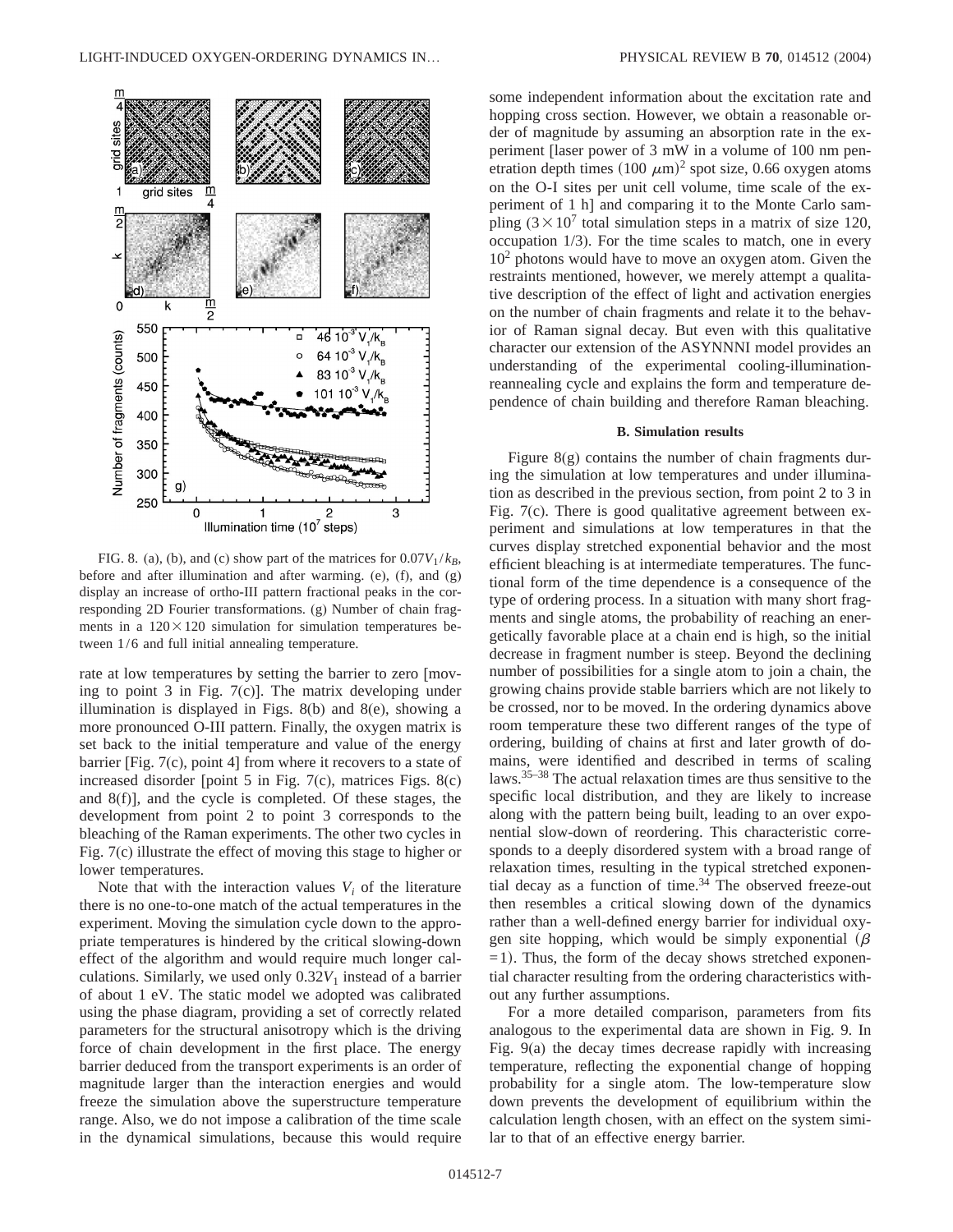

FIG. 9. Parameters from fits with a stretched exponential function to the simulation data versus temperature. (a) Decay time  $\tau$ , (b) exponent  $\beta$ , (c) initial fragment number, and (d) end fragment number from fit and actual last value of simulation (lines). In some of the simulation fits the background had to be fixed in order to achieve convergence of the fit (symbols without error bars).

The simulations resemble the results for the YBa<sub>2</sub>Cu<sub>3</sub>O<sub>7− $\delta$ </sub> material in that there is a dependence of  $\beta$  on temperature [Fig. 9(b)]. The agreement is expected to be better than for *R*=Pr, as the parameter set with the in-built anisotropy was chosen to match  $R = Y$ . The change of  $\beta$  could be shifted in temperature by including a second energy barrier against hopping of light-excited oxygen in the model, or by extending the length of the simulations. However, the constraints from the critical slowing down prevented us from further pursuing this aspect.

An explanation for the end values [Fig. 9(d)] also follows naturally: at high temperature the pattern changes faster, but the system is aiming for a less ordered equilibrium state. All end states remain far from the ideal schematic pattern (no fragmentation), so that a further reduction of fragments remains possible. The initial intensity and the background [compare Fig. 4(d)] are remarkably similar to the Raman data.

One feature is not contained in the model: the observed bleaching at room temperature. We assumed light excitation to enhance the oxygen hopping rate at low temperatures. At room temperature, where we are already in equilibrium, switching off an energy barrier does not cause any further relaxation. In the simulations, illumination will therefore not change the order in the system. Room-temperature photoexcitation effects are, however, observed in Raman spectroscopy as well as transport experiments.<sup>11</sup> This could be taken into account by assuming that light excitation alters the equilibrium state of the entire system or enhances the probability of switching to a chain site for individual oxygen atoms. However, we refrained from obscuring the simplicity of the model picture with more parameters.

Summarizing, we set up a model to follow the dynamics of oxygen hopping to neighboring sites in a chain plane of  $RBa<sub>2</sub>Cu<sub>3</sub>O<sub>7−\delta</sub>$ . The interaction energies are defined anisotropically, such that the lattice develops superstructure patterns of chains. For each temperature an equilibrium state exists, where pattern building and thermally induced disorder are balanced. An energy barrier  $E_B$  causes the system to remain in nonequilibrium within the simulation time at sufficiently low temperatures. Light eliminates the barrier, reactivating oxygen hopping under illumination at low temperatures. At very low temperatures  $(T<40)$  $310^{-3}V_1 / k_B$  critical slowing down sets in, preventing further simulations. A cycle of annealing with the barrier at high temperatures, setting to low temperatures, watching the reformation without barrier, and warming up again, emulates the experimental cooling-illuminating-warming cycle. A qualitative agreement with the functional form and temperature dependence is found. The latter follows directly from the assumption of light triggering reordering into superstructures in a system of frozen-in disorder. The simulations illustrate the changes induced in the material during low-temperature illumination and subsequent thermal annealing. The model and Raman results deviate for room-temperature bleaching, which is not included in the description.

#### **V. CONCLUSIONS**

We have investigated the Raman-signal decay of resonant defect-induced modes in oxygen-deficient  $YBa_2Cu_3O_{6.7}$  and  $PrBa<sub>2</sub>Cu<sub>3</sub>O<sub>6.7</sub>$  in the temperature range between 40 and 300 K. We found a temperature dependence of the bleaching with a slow decay for low temperatures and an initially steep and fast decay at high temperatures, which is well described by a stretched exponential function. In contrast to the more tetragonal PrBa<sub>2</sub>Cu<sub>3</sub>O<sub>6.7</sub>, YBa<sub>2</sub>Cu<sub>3</sub>O<sub>6.7</sub> shows a pronounced change in curve shape between 160 and 190 K. We set up Monte Carlo simulations to follow the dynamics of chainfragment development of oxygen superstructures in the chain plane of  $(Y, Pr)Ba<sub>2</sub>Cu<sub>3</sub>O<sub>6.7</sub>$ . We found qualitative agreement between simulation and experimental dynamics at low temperatures. At room temperature, the description deviates from the Raman results, as ground-state annealing was not incorporated. Our results support the concept that the Raman-signal decay can be taken as a measure of the structure formation induced by light. Raman spectroscopy combined with a Monte Carlo simulation of oxygen atom hopping thus provides a tool for understanding the dynamics of oxygen atom ordering in high-temperature superconductor materials.

#### **ACKNOWLEDGMENTS**

This work was supported by the Deutscher Akademischer Austauschdienst (DAAD) and the Agencia Nacional para la Promoción Científica y Tecnológica of Argentina under the program PROALAR 2000. We acknowledge helpful discussions with J. Guimpel, E. Osquiguil, and S. Reich.